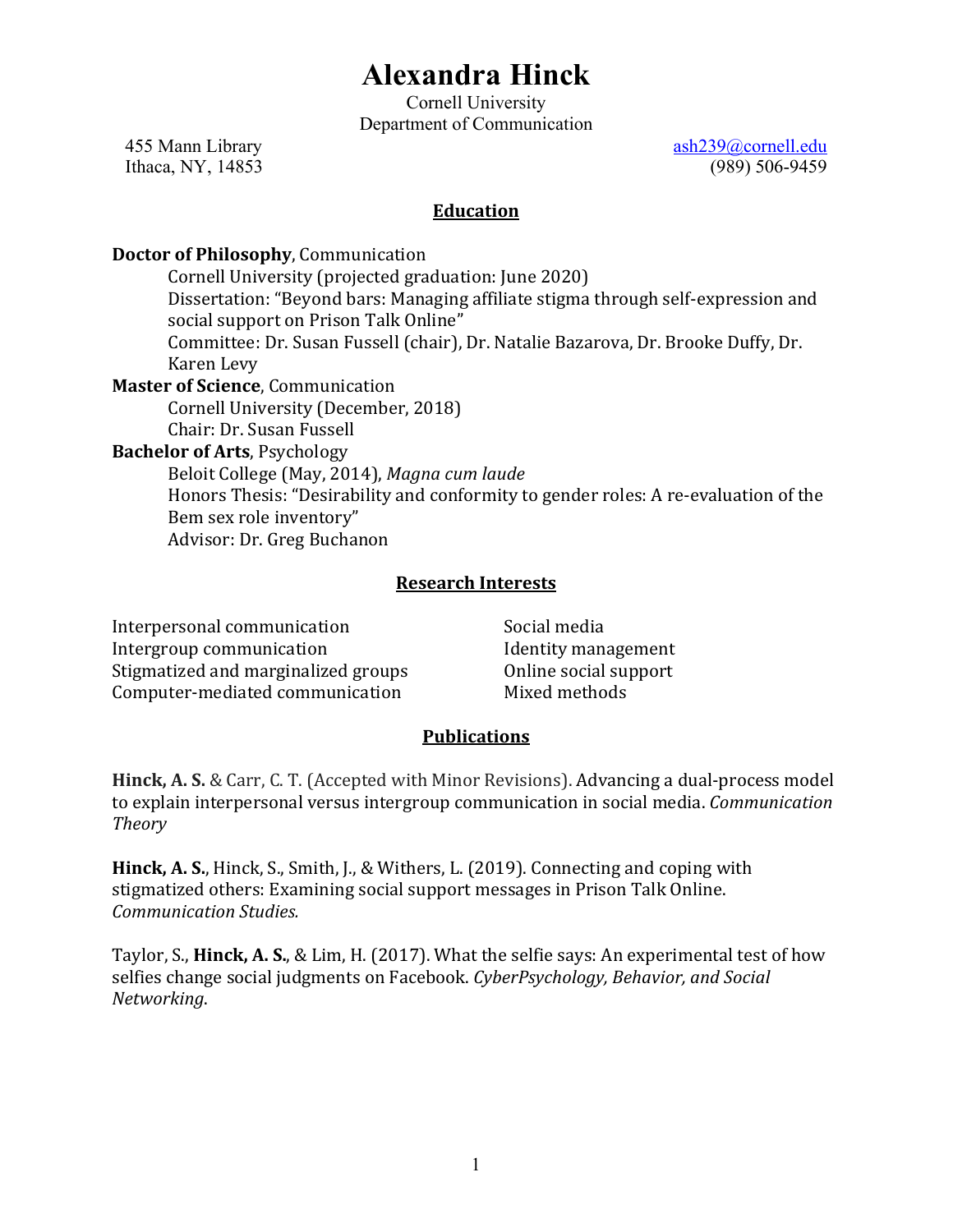## **Manuscripts in Preparation**

**Hinck, A. S.** & Fussell, S. *Disclosing too much: Perceptions of audience and decision-making of intimate disclosures on Twitter.*

**Hinck, A. S.** & Fussell, S. *Facebook in everyday life: Well-being management through daily Facebook activity.*

Hinck, S. S., **Hinck, A. S.,** & Withers, L. *Re-Imagining support: Success stories of re-entry through online narratives.*

## **Peer Reviewed Conference Papers/Posters**

Withers, L., Hinck, S. S., **Hinck, A.S.**, & Smith, J. (2019, November). A community of survivors: Managing stigma of courtesy incarceration online. Panel session submitted to the Human Communication and Technology Division at the National Communication Association, Baltimore, MD.

Hinck, S. S., **Hinck, A. S.**, & Withers, L. (2019, November). Re-imagining support needs for successful re-entry into our communities. Panel session submitted to the Activism and Social Justice Division at the National Communication Association, Baltimore, MD.

**Hinck, A. S.** & Butkowski, C. P. (2019, November). Express your selfie!: Tensions of misrepresentation on Instagram. Panel session submitted to the Feminist and Women Studies Division at the National Communication Association, Baltimore, MD.

**Hinck, A. S.** & Carr, C. T. (2019, May). Advancing a dual-process model to predict interpersonal versus intergroup communication in social media. Paper presented at the annual meeting for the International Communication Association, Washington D.C.

**Hinck, A. S.**, Hinck, S., Withers, L., Smith, J., & Boroch, A. (2018, November). Bringing support into play: Examining social support messages in PrisonTalk Online. Paper presented at the annual meeting for the National Communication Association, Salt Lake City, Utah.

Withers, L., **Hinck, A. S.**, Hinck, S., Smith, J. (2017, November) With a little help from my friends: Online social support for families of incarcerated persons. Panel session at the annual meeting for the National Communication Association, Dallas, TX.

Taylor, S. H., **Hinck, A. S.**, & Lim, H. (2017, May) What the selfie says: An experimental test of how selfies change Social judgments on Facebook. Paper presented at the annual meeting for the International Communication Association, San Diego, CA.

**Hinck, A. S.** (2017, March) Disclosing too much: Public intimacies on social networking sites. Paper presented at the annual meeting for the Central States Communication Association, Minneapolis, MN.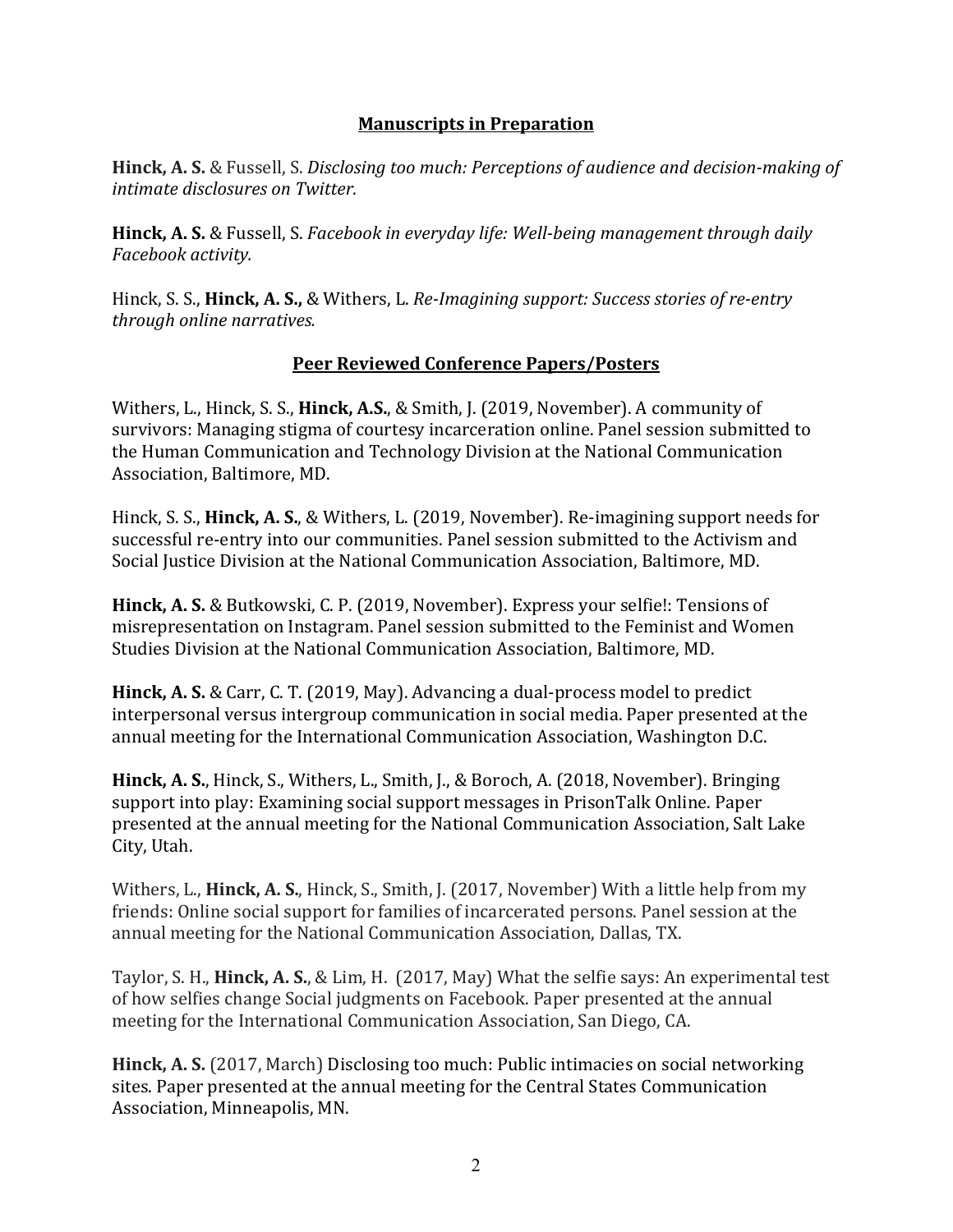Smith, J., **Hinck, A. S.**, Withers, L., Hinck, S. (2016, November) Beyond social support and stigma: Enacting community in a virtual environment. Paper presented at the 2016 annual meeting for the National Communication Association, Philadelphia, PA.

**Hinck, A. S.** (April, 2014). Desirability and Conformity in Gender Roles*.* Paper presented at *38th Annual Beloit College Research Symposium Day.* Beloit, Wisconsin.

**Hinck, A. S.**, Wash R., Vaniea K., & Rader, E. (July, 2013). What do YOU Think is a (computer) Virus?, Poster Presented at *Mid- Michigan Symposium for Undergraduate Research Experiences.* East Lansing, Michigan.

**Hinck, A. S.** (April, 2013). Identities Across Cultures: Denmark and United States. Paper Presented at *11th Annual Twin Ports Undergraduate Psychology Conference.* Superior, Wisconsin.

## **Grants**

**Hinck, A. S. [PI],** Fussell, S. [Co-PI] Well-being and Safety Research, Facebook Research Grant (Submitted). Title: Tensions between privacy and support on Instagram and Prison Talk. Amount: \$50,000

**Hinck, A. S. [PI],** Skurka, C. [Co-PI], Stoll, B. [Co-PI], Sannon, S. [Co-PI], and Kruzan, K. P. [Co-PI]. (Awarded) Cornell University, Media Studies Graduate Working Group Grant. Title: The Write Stuff: A Working Group to Examine Media and Technology from Multiple Perspectives. Amount: \$1,200

# **Fellowships, Honors, & Awards**

# **Provost Diversity Fellowship (\$13,609)**, Cornell University, 2020

• Competitive one-term dissertation completion fellowship designed to support the diversity of Cornell's graduate student population.

# **Glass Family Fellowship (\$3,266),** Cornell University, 2019

• Recognizes a graduate student who exemplifies leadership and service to the Communication Department, Field, and Cornell University.

# **Outstanding Graduate Teaching Assistant Award,** Cornell University, 2017

• Awarded to graduate teaching assistants who have made an important contribution to the instructional program of the College.

# **Bingham Fellowship in Psychology (\$4,000),** Beloit College, 2014

• Awarded to a promising psychology graduate who plans to attend graduate school in or related to psychology.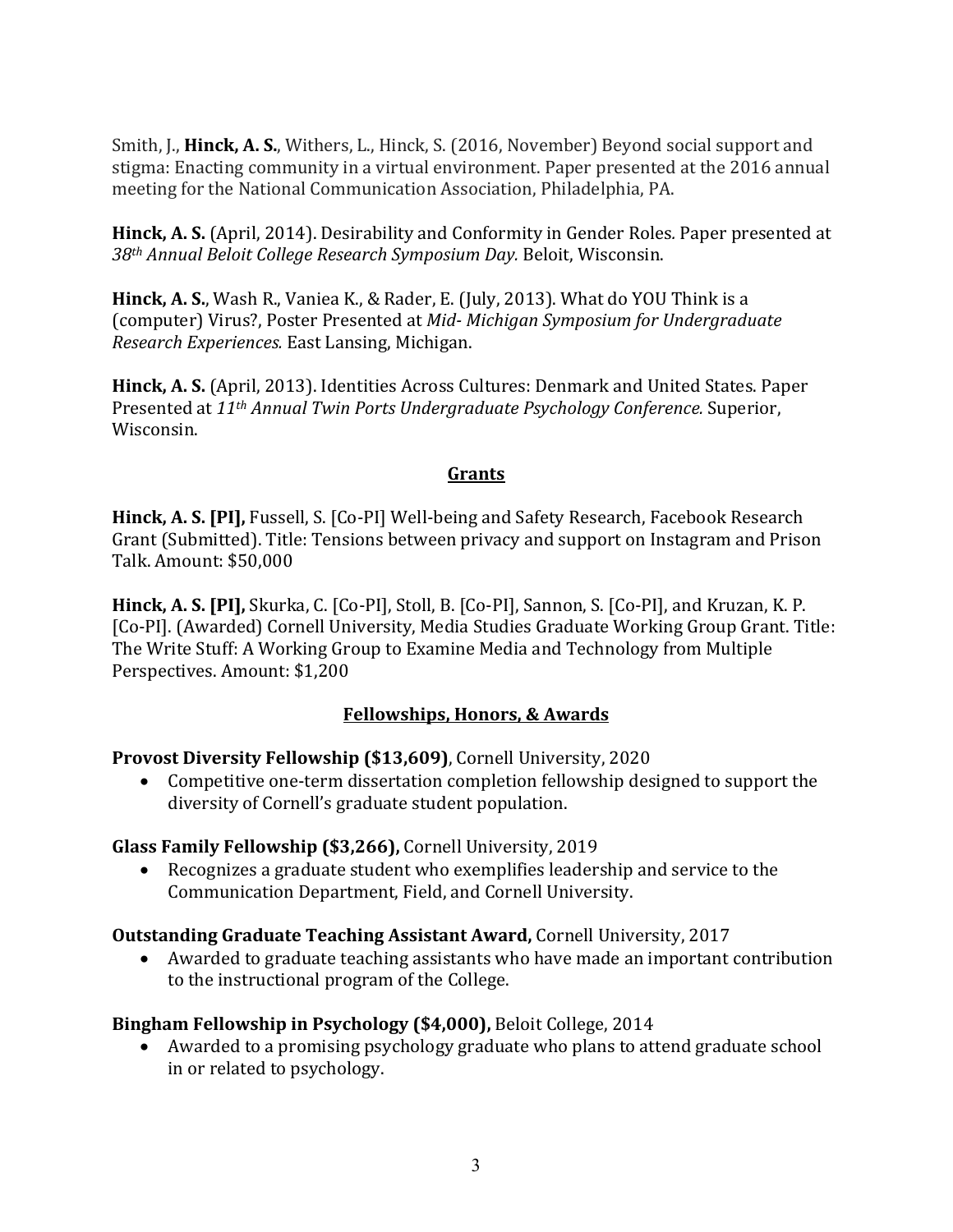#### **Guy A Tawney Prize,** Beloit College, 2012

• Awarded to one promising sophomore with a Psychology Major.

### **Invited Talks and Guest Lectures**

### **Negotiating Privacy in the Digital World**

Cornell University, Summer, 2019 Human Development 1101, Growing up in the digital age: Identity, relationships, and wellbeing in the modern era, Guest Lecturer

### **Communicating Confidence: Presenting your Best Self and Reducing Anxiety**

Cornell University, Fall 2018 College of Human Ecology Career Development Series

#### **Do you imagine what I imagine?: Understanding imagined audiences and context collapse**

Cornell University, Summer 2018 COMM 2450, Communication and Technology, Guest Lecturer

#### **APA Citations: What, when, and how to cite your sources,**

Cornell University, Spring 2018 COMM 2310, Writing about Communication, Guest Lecturer

#### **Public Speaking Strategies for Success: Perfecting your Speech**

Cornell University, Spring 2018 College of Human Ecology Career Development Series

#### **Communicating Confidence for a Dynamic Presentation**

Cornell University, Fall 2016, Fall 2017 College of Human Ecology Career Development Series

#### **Preparing for Interviews: Communication Workshop**

Cornell University, Fall 2016 College of Business

### **Teaching Experience**

### **Communication and Technology,** Teaching Assistant (Fall 2018, Fall 2019)

- 1 section of 300 students, supervised 2 undergraduate teaching assistants.
- This 200-level course introduces students to concepts and theories focusing on the intersection of communication and technology on the design, psychological, and sociological level.

### **Personal Relationships and Technology,** Instructor of Record (Spring 2019)

• 1 section of 30 students.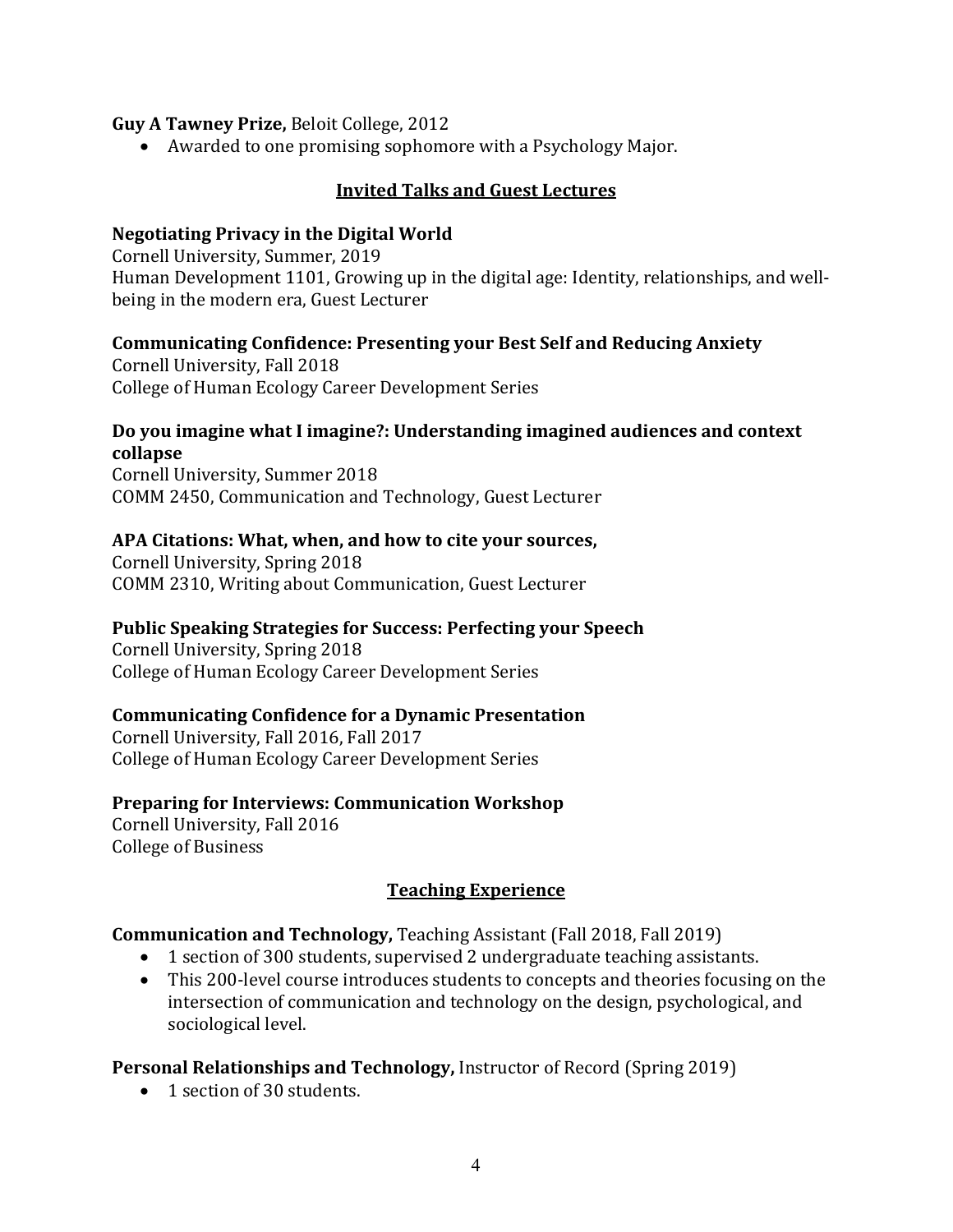- This 300-level course introduces students to interpersonal communication theories, computer-mediated communication theories, and family communication. Students complete their own research projects using the theories discussed in the course.
- I developed the syllabus and assignments for this course.

# **Writing about Communication,** Teaching Assistant (Fall 2017)

- 2 sections, 30 students per section, supervised 4 undergraduate teaching assistants.
- This 200-level course introduces students to basic writing strategies and criteria for different written contexts.

**Oral Communication,** Instructor of Record (Spring 2016, Spring 2017)

- 2 sections, 25 students per section, supervised 4 undergraduate teaching assistants
- The 200-level course introduces students to basic speech composition and presentation strategies.

# **Psychology of Media Entertainment,** Teaching Assistant (Fall 2016)

- 1 section of 120 students.
- This 400-level course introduces students to concepts and theories focusing on mass and media communication.

# **Educational Psychology,** Teaching Assistant (Fall 2015)

- 1 lecture section of 120 students, 3 discussion sections of 20 students, supervised 3 undergraduate teaching assistants.
- This 300-level course introduces students to communication and psychological principles on learning and teaching in a classroom.

# **Statistics in Psychology,** Undergraduate Teaching Assistant (Spring 2012)

- 2 sections, 30 students per section
- The course introduced students to basic statistical tests for social science research.

# **Research Experience**

## **Graduate Research Assistant for Dr. Ifeoma Ajunwa in the School of Industrial and Labor Relations**, Cornell University, Summer 2019

- Collected and wrote reports for a project that examined the sociological and legal impact of having technology in the workplace and how it is further marginalizing racial, and ethnic minorities.
- Recruited participants to be interviewed about workers' experiences with technology in the workplace.

**Graduate Research Assistant, Intercultural Communication Lab**, Cornell University, Spring 2018, Summer 2017, and Summer 2016

• Developed the Facebook Well-Being study and Disclosure Decision-Making on Twitter study.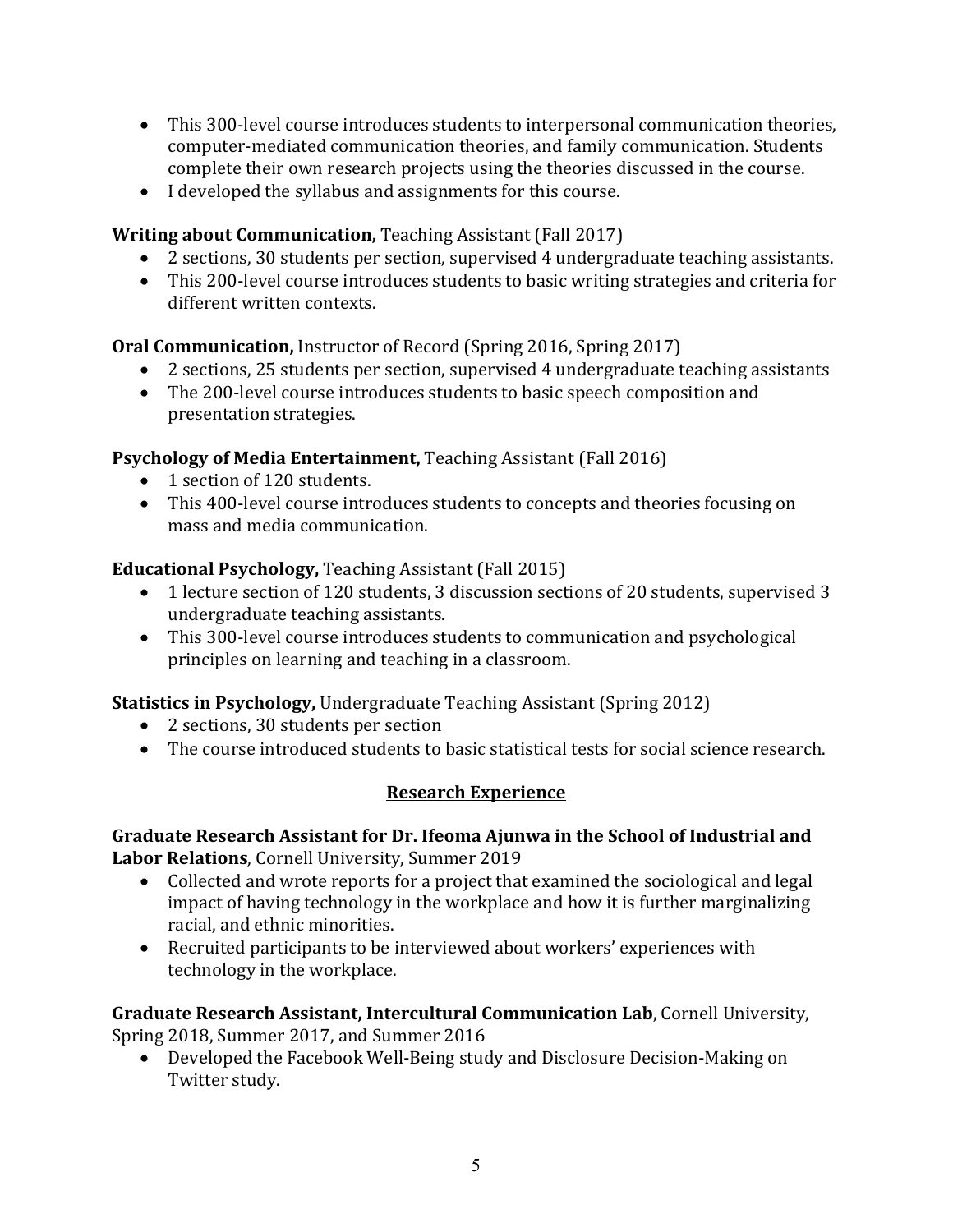- Conducted experience sampling experiment and interviewed respondents for the two studies.
- Analyzed interviews for the Twitter study.
- Supervised 3 undergraduate students and 1 Masters student on various projects

# **Lab Manager for Dr. Belogolovsky in the School of Industrial and Labor Relations,** Cornell University, 2014-2015

- Wrote annotated bibliographies about payment disclosure and workplace productivity.
- Conducted experiment about group productivity and payment disclosure.
- Managed undergraduate research assistant schedules for research projects.

#### **Undergraduate Research Assistant, Behavioral Information and Technology Lab,** Michigan State University, Summer 2013

- Collaborated with an interdisciplinary lab to determine if participants' perceptions of computer security impacts computer behavior.
- Developed a survey to quantitatively determine how mental models of computer security predict computer behavior.
- Distributed, collected, and analyzed the survey to participants through mTurk, to determine the reliability of the survey.

# **Undergraduate Research Assistant**, University of Michigan, Summer 2012

• Helped develop experimental materials and conducted experiments for a crosscultural decision-making research project.

# **Service**

# Service for the Department

- *President of the Communication Graduate Student Association*. I organized and coordinated graduate student meetings and meals to discuss topics on research, teaching, and work-life balance. I also helped organized the perspective graduate student and new student dinners. Fall 2018-2019.
- Served on the Undergraduate Communication Department Scholarship and Award committee, Spring 2018.
- *Graduate Student Representative*. I was the liaison between graduate students and faculty. I attended faculty meetings and discussed any questions or queries that graduate students had with the faculty. Fall 2016-2018.
- Organized graduate student recruitment at the National Communication Association to increase visibility to a larger diversity of prospective students.

# Service for the University

• *Graduate Student Ambassador*. I serve on this group to try to create a comfortable space for all graduate students at Cornell University and serve as a support group. I attend to McNair Conferences, meet with first generation prospective students at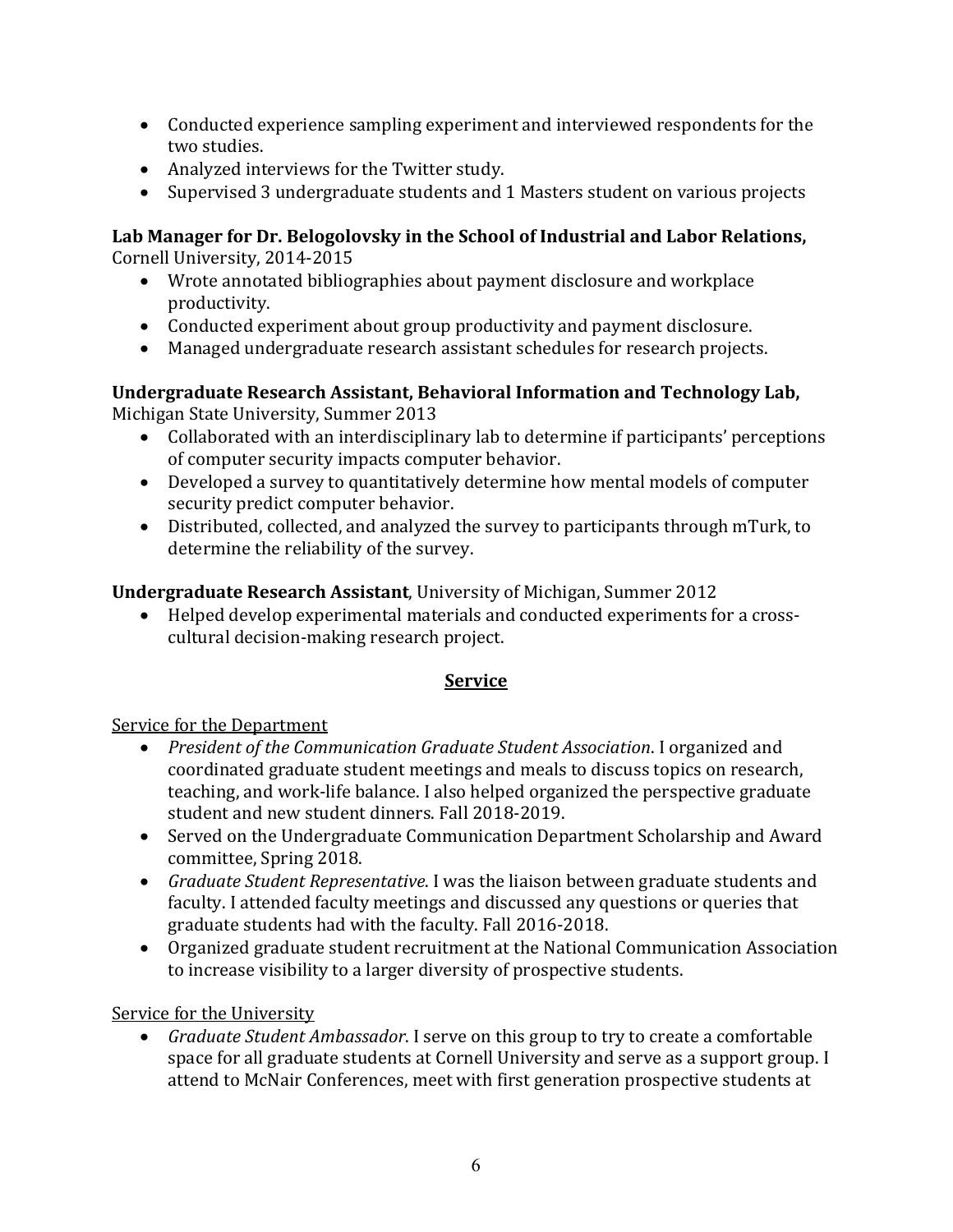Cornell University, and talk with new graduate students to discuss graduate school and answer any questions they have. Fall 2016-Present.

- *Graduate and Professional Women's Network*. This group organizes talks, dinners, and fireside chats to help women succeed in the academic and professional world. Fall 2016- Present.
- Presented workshops for new graduate students' and undergraduate students' on strategies for building confidence in public speaking. Fall 2016, Fall 2017.

Service for the Discipline

- Graduate Student Representative for the *Human Communication and Technology Division* at the *National Communication Association* 2019-2020
- Served as a reviewer for *New Media and Society*, 2019
- Served as a reviewer for *Transactions on Social Computing*, 2019
- Served as a reviewer for the Human Communication and Technology Division of the National Communication Association, 2018-Present.
- Served as a reviewer for the Communication and Technology Division of the International Communication Association, 2017-present.
- Served as a reviewer for *Cyberpsychology: Journal of Psychosocial Research on Cyberspace*, 2017-2018

# **Professional Development**

**Intergroup Dialogue Program,** Cornell University, Spring 2020

- 6-week course focusing on connecting more effectively with students, faculty, and colleagues to learn how to engage in diversity and inclusion processes as a scholar and professional
- Engage in meaningful conversations about and across differences
- Learn how communicate productively through conflict and to respond to uncomfortable comments and situations

**Teaching in a Diverse Classroom Workshop,** Cornell University, Fall 2018

- 4-week workshop focusing on creating an inclusive classroom
- Read scholarly material on the psychological effects of inclusivity within the classroom
- Reflected and brainstormed strategies with other faculty and graduate students on new ways to increase inclusivity

**Coleman Leadership Program,** Cornell University, Summer 2017

- 1-week intensive workshop focusing on building leadership skills with fellow graduate students.
- Reflected on our own leadership tendencies and learned new leadership styles in team building exercises.

# **Professional Memberships**